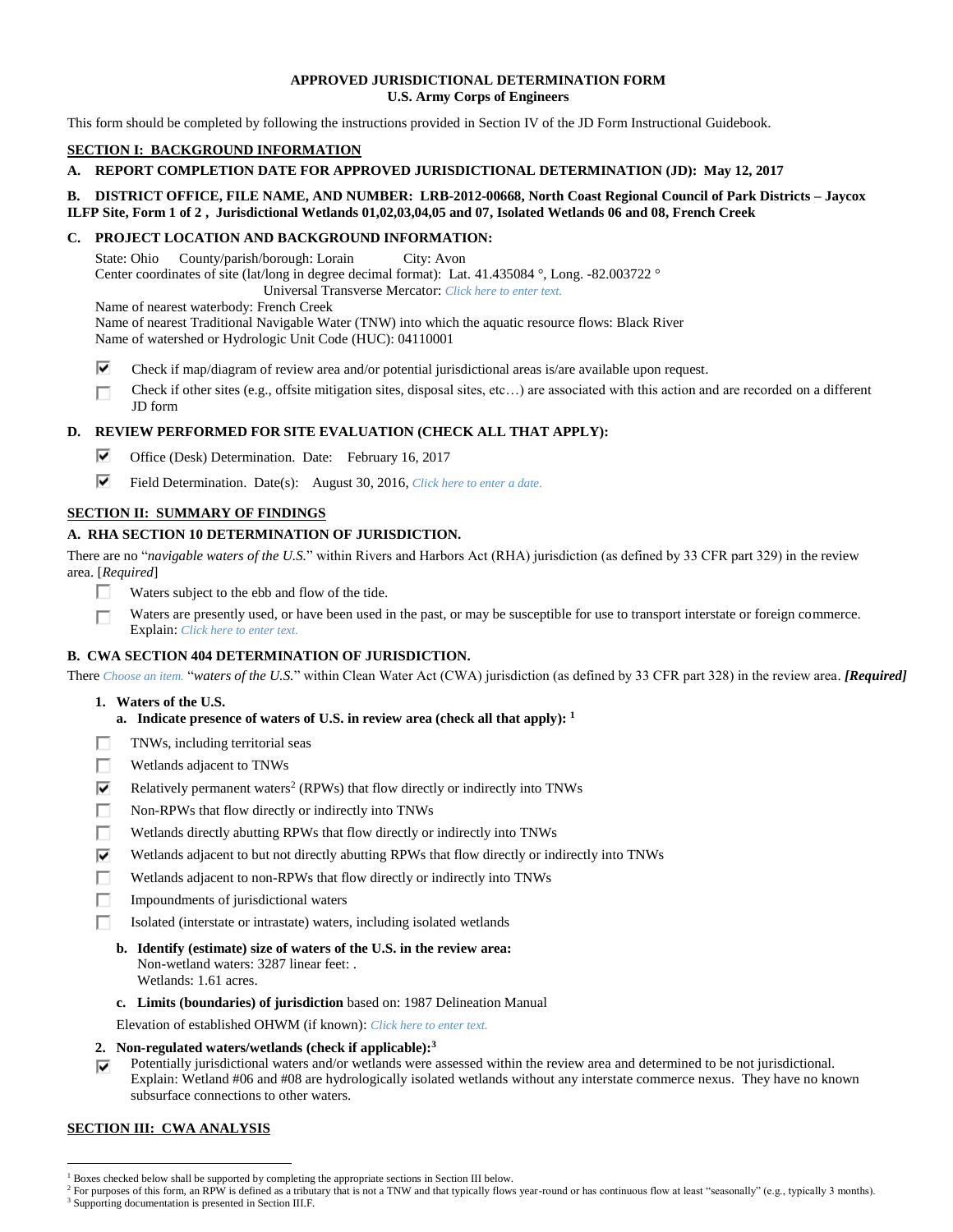#### **A. TNWs AND WETLANDS ADJACENT TO TNWs**

**The agencies will assert jurisdiction over TNWs and wetlands adjacent to TNWs. If the aquatic resource is a TNW, complete Section III.A.1 and Section III.D.1. only; if the aquatic resource is a wetland adjacent to a TNW, complete Sections III.A.1 and 2 and Section III.D.1.; otherwise, see Section III.B below**.

## **1. TNW**  Identify TNW: *Click here to enter text.* Summarize rationale supporting determination: *Click here to enter text.*

**2. Wetland adjacent to TNW**

Summarize rationale supporting conclusion that wetland is "adjacent": *Click here to enter text.*

# **B. CHARACTERISTICS OF TRIBUTARY (THAT IS NOT A TNW) AND ITS ADJACENT WETLANDS (IF ANY):**

**This section summarizes information regarding characteristics of the tributary and its adjacent wetlands, if any, and it helps determine whether or not the standards for jurisdiction established under Rapanos have been met.** 

**The agencies will assert jurisdiction over non-navigable tributaries of TNWs where the tributaries are "relatively permanent waters" (RPWs), i.e. tributaries that typically flow year-round or have continuous flow at least seasonally (e.g., typically 3 months). A wetland that directly abuts an RPW is also jurisdictional. If the aquatic resource is not a TNW, but has year-round (perennial) flow, skip to Section III.D.2. If the aquatic resource is a wetland directly abutting a tributary with perennial flow, skip to Section III.D.4.**

**A wetland that is adjacent to but that does not directly abut an RPW requires a significant nexus evaluation. Corps districts and EPA regions will include in the record any available information that documents the existence of a significant nexus between a relatively permanent tributary that is not perennial (and its adjacent wetlands if any) and a traditional navigable water, even though a significant nexus finding is not required as a matter of law.**

**If the waterbody<sup>4</sup> is not an RPW, or a wetland directly abutting an RPW, a JD will require additional data to determine if the waterbody has a significant nexus with a TNW. If the tributary has adjacent wetlands, the significant nexus evaluation must consider the tributary in combination with all of its adjacent wetlands. This significant nexus evaluation that combines, for analytical purposes, the tributary and all of its adjacent wetlands is used whether the review area identified in the JD request is the tributary, or its adjacent wetlands, or both. If the JD covers a tributary with adjacent wetlands, complete Section III.B.1 for the tributary, Section III.B.2 for any onsite wetlands, and Section III.B.3 for all wetlands adjacent to that tributary, both onsite and offsite. The determination whether a significant nexus exists is determined in Section III.C below.**

#### **1. Characteristics of non-TNWs that flow directly or indirectly into TNW**

**(i) General Area Conditions:** Watershed size: *#* 35.4square miles

Drainage area: 21 square miles

Average annual rainfall: 38 inches Average annual snowfall: 43 inches

#### **(ii) Physical Characteristics:**

 $\overline{a}$ 

- (a) Relationship with TNW:
	- $\nabla$  Tributary flows directly into TNW.
	- П. Tributary flows through *Choose an item.* tributaries before entering TNW.

Project waters are 5-10 river miles from TNW. Project waters are 1 (or less) river miles from RPW. Project waters are 2-5 aerial (straight) miles from TNW. Project waters are 1 (or less) aerial (straight) miles from RPW. Project waters cross or serve as state boundaries. Explain: *Click here to enter text.*

Identify flow route to TNW<sup>5</sup>: French Creek flows into the Black River Tributary stream order, if known: *Click here to enter text.*

(b) General Tributary Characteristics (check all that apply):

**Tributary** is:  $\Box$  Natural

- п. Artificial (man-made). Explain: *Click here to enter text.*
- Manipulated (man-altered). Explain: linearized

<sup>&</sup>lt;sup>4</sup> Note that the Instructional Guidebook contains additional information regarding swales, ditches, washes, and erosional features generally and in the arid West.

<sup>5</sup> Flow route can be described by identifying, e.g., tributary a, which flows through the review area, to flow into tributary b, which then flows into TNW.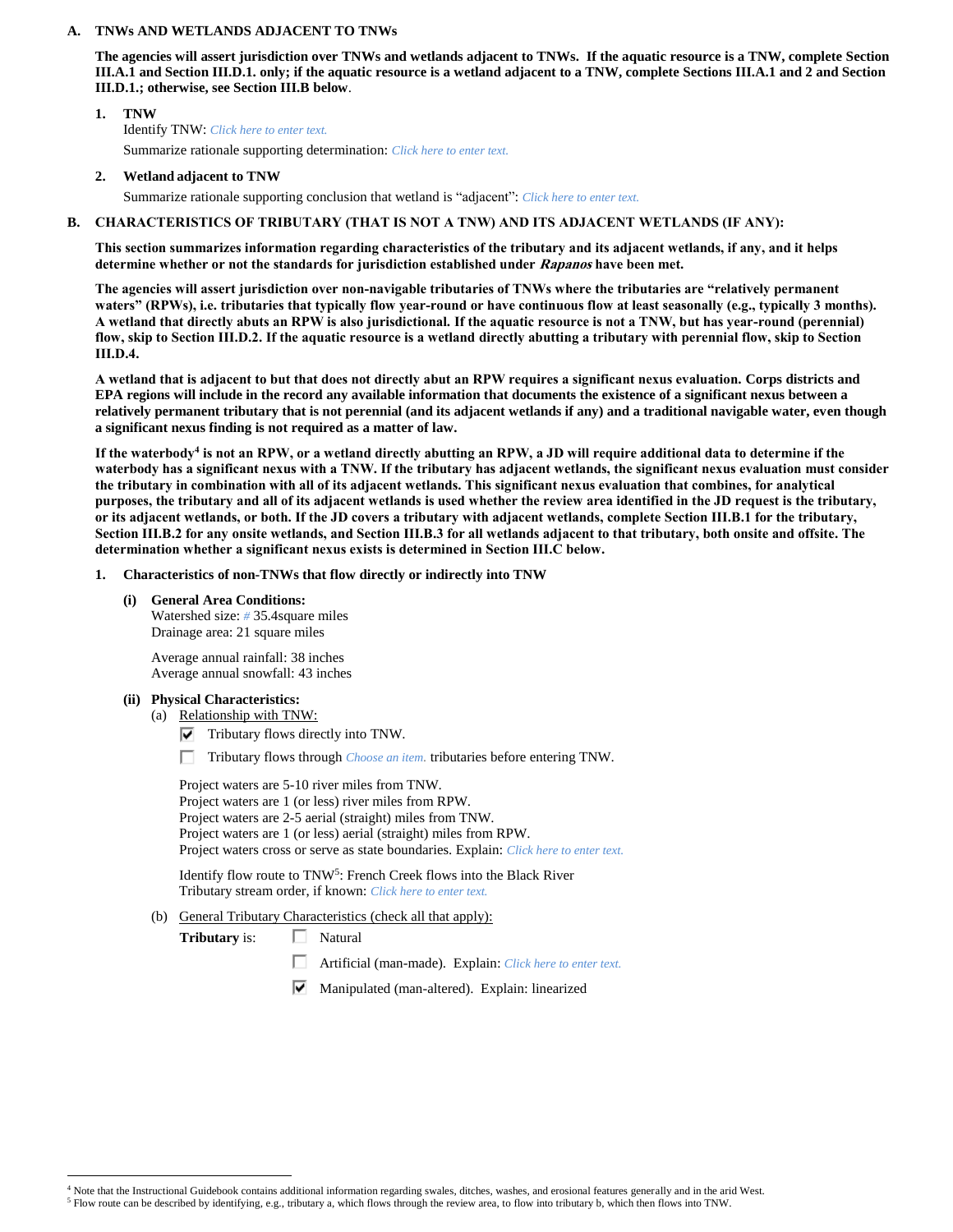|  |  | Tributary properties with respect to top of bank (estimate): |
|--|--|--------------------------------------------------------------|
|--|--|--------------------------------------------------------------|

Average width: 12 feet Average depth: 1-2 feet Average side slopes: 2:1

 $(c)$ 

Primary tributary substrate composition (check all that apply):

|       | Primary tributary substrate composition (check all that apply):                                                                                                                                                                                                                                                                                                                                                                                                                                                                                                                                                                                                                             |                                                     |   |                                                                |   |                                                                                                                                                                                                         |
|-------|---------------------------------------------------------------------------------------------------------------------------------------------------------------------------------------------------------------------------------------------------------------------------------------------------------------------------------------------------------------------------------------------------------------------------------------------------------------------------------------------------------------------------------------------------------------------------------------------------------------------------------------------------------------------------------------------|-----------------------------------------------------|---|----------------------------------------------------------------|---|---------------------------------------------------------------------------------------------------------------------------------------------------------------------------------------------------------|
| ⊽     | <b>Silts</b>                                                                                                                                                                                                                                                                                                                                                                                                                                                                                                                                                                                                                                                                                | Sands                                               |   |                                                                |   | Concrete                                                                                                                                                                                                |
| ⊮     | Cobbles                                                                                                                                                                                                                                                                                                                                                                                                                                                                                                                                                                                                                                                                                     | Gravel                                              |   |                                                                | M | Muck                                                                                                                                                                                                    |
|       | Bedrock                                                                                                                                                                                                                                                                                                                                                                                                                                                                                                                                                                                                                                                                                     | Vegetation. Type/% cover: Click here to enter text. |   |                                                                |   |                                                                                                                                                                                                         |
|       | Other. Explain: Click here to enter text.                                                                                                                                                                                                                                                                                                                                                                                                                                                                                                                                                                                                                                                   |                                                     |   |                                                                |   |                                                                                                                                                                                                         |
|       | Tributary condition/stability [e.g., highly eroding, sloughing banks]. Explain: channelized<br>Presence of run/riffle/pool complexes. Explain: Click here to enter text.<br>Tributary geometry: Relatively Straight<br>Tributary gradient (approximate average slope): 0.15%                                                                                                                                                                                                                                                                                                                                                                                                                |                                                     |   |                                                                |   |                                                                                                                                                                                                         |
| Flow: | Tributary provides for: Choose an item.<br>Estimate average number of flow events in review area/year: Choose an item.<br>Describe flow regime: French Creek is perennial<br>Other information on duration and volume: Click here to enter text.                                                                                                                                                                                                                                                                                                                                                                                                                                            |                                                     |   |                                                                |   |                                                                                                                                                                                                         |
|       | Surface flow is: Confined Characteristics: Click here to enter text.                                                                                                                                                                                                                                                                                                                                                                                                                                                                                                                                                                                                                        |                                                     |   |                                                                |   |                                                                                                                                                                                                         |
|       | Subsurface flow: Unknown Explain findings: Click here to enter text.<br>$\Box$ Dye (or other) test performed: <i>Click here to enter text.</i>                                                                                                                                                                                                                                                                                                                                                                                                                                                                                                                                              |                                                     |   |                                                                |   |                                                                                                                                                                                                         |
|       | Tributary has (check all that apply):<br>$\boxed{\mathbf{v}}$ Bed and banks<br>$\boxed{\checkmark}$ OHWM <sup>6</sup> (check all indicators that apply):<br>$\Box$ clear, natural line impressed on the bank $\Box$ the presence of litter and debris<br>$\Box$ changes in the character of soil<br>$\vert \overline{\mathbf{C}} \vert$ shelving<br>$\boxed{\bullet}$ vegetation matted down, bent, or absent $\boxed{\quad}$ sediment sorting<br>$\Box$ leaf litter disturbed or washed away<br>$\Box$ sediment deposition<br>$\Box$ water staining<br>$\Box$ other (list): <i>Click here to enter text.</i><br>$\Box$ Discontinuous OHWM. <sup>7</sup> Explain: Click here to enter text. |                                                     |   | $\Box$ the presence of wrack line<br>$\Box$ scour              |   | $\vert \triangledown \vert$ destruction of terrestrial vegetation<br>$\Box$ multiple observed or predicted flow events<br>abrupt change in plant community Click here to enter text.                    |
|       | $\Box$ High Tide Line indicated by:<br>$\Box$ oil or scum line along shore objects<br>$\Box$ fine shell or debris deposits (foreshore)<br>$\Box$ physical markings/characteristics<br>$\Box$ tidal gauges<br>other (list): Click here to enter text.                                                                                                                                                                                                                                                                                                                                                                                                                                        |                                                     | П | $\Box$ survey to available datum;<br>$\Box$ physical markings; |   | If factors other than the OHWM were used to determine lateral extent of CWA jurisdiction (check all that apply):<br>Mean High Water Mark indicated by:<br>vegetation lines/changes in vegetation types. |

#### **(iii) Chemical Characteristics:**

 $\overline{a}$ 

Characterize tributary (e.g., water color is clear, discolored, oily film; water quality; general watershed characteristics, etc.). Explain: French Creek lies within an developing suburban area with agricultural lands being converted to residential and commercial subdivisions

Identify specific pollutants, if known: received road runoff containing oils and greases as well as sediment from a developing suburban area

<sup>6</sup>A natural or man-made discontinuity in the OHWM does not necessarily sever jurisdiction (e.g., where the stream temporarily flows underground, or where the OHWM has been removed by development or agricultural practices). Where there is a break in the OHWM that is unrelated to the waterbody's flow regime (e.g., flow over a rock outcrop or through a culvert), the agencies will look for indicators of flow above and below the break. 7 Ibid.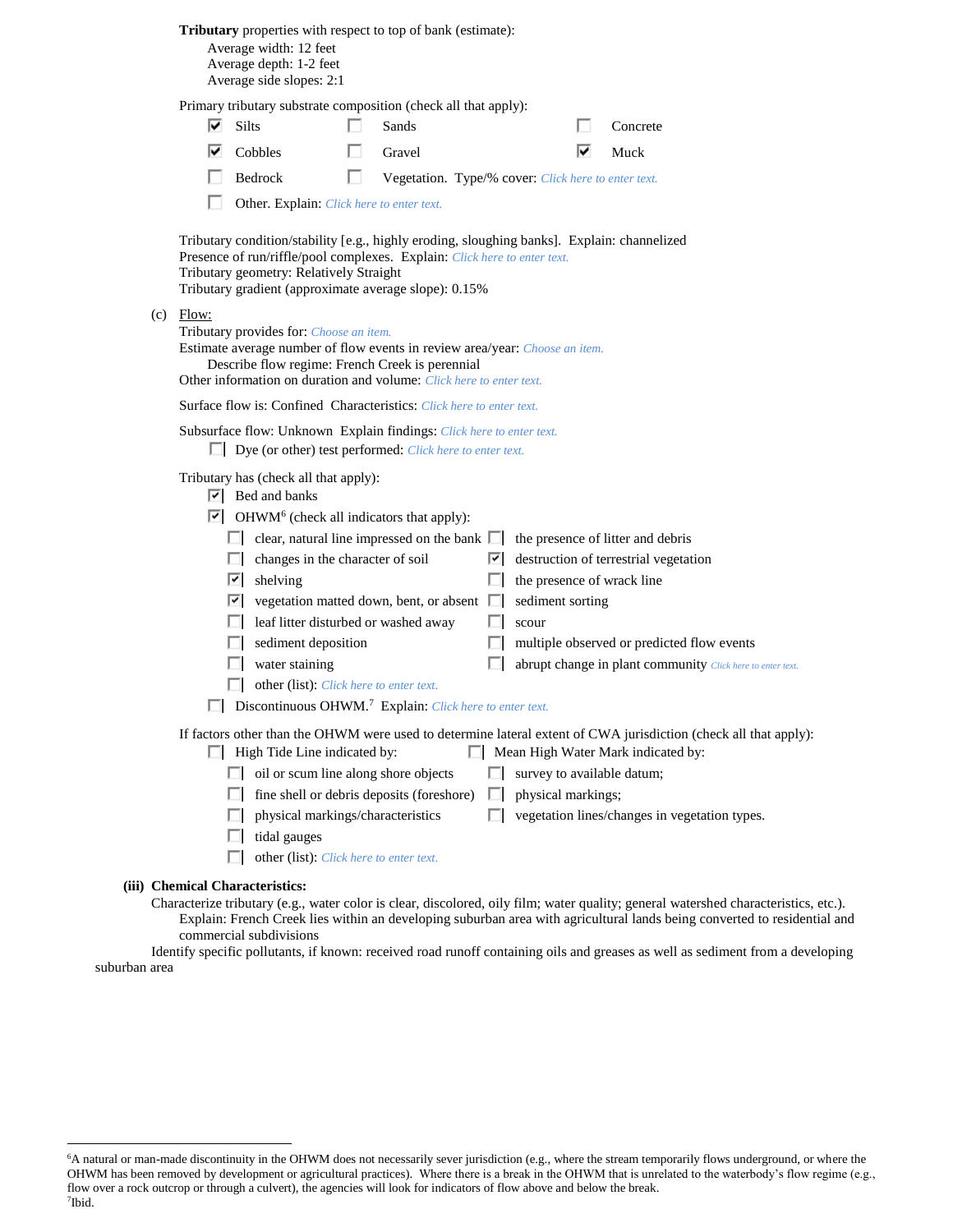#### **(iv) Biological Characteristics. Channel supports (check all that apply):**

- $\nabla$  Riparian corridor. Characteristics (type, average width): French Creek is deeply incised but has a small (3-5 feet riparian corridor within the
- $\blacktriangledown$  Wetland fringe. Characteristics: Slight amount of intermittent wetland fringe
- $\boxed{\blacktriangledown}$  Habitat for:
	- Federally Listed species. Explain findings: *Click here to enter text*.
	- П. Fish/spawn areas. Explain findings: *Click here to enter text.*
	- п. Other environmentally-sensitive species. Explain findings: *Click here to enter text.*
	- Aquatic/wildlife diversity. Explain findings: Provides an aquatic resource and corridor for wildlife within an area ⊽ where the majority of such areas have been or are being lost.

#### **2. Characteristics of wetlands adjacent to non-TNW that flow directly or indirectly into TNW**

#### **(i) Physical Characteristics:**

- (a) General Wetland Characteristics:
	- Properties:

Wetland size: *#* Wetland 01- 0.43 acre, Wetland 02 – 0.05 acre, Wetland 03 - 0.58 acre, Wetland 04 - 0.36 acre, Wetland 05- 0.16 acre, Wetland 07 - 0.03 acre

Wetland type. Explain: All wetlands are PEM except for Wetland 01 which is PEM/PFO

Wetland quality. Explain: Wetland 01 is ORAM Category 2 (moderate quality), all other wetlands are ORAM Category 1

#### (low quality)

Project wetlands cross or serve as state boundaries. Explain: *Click here to enter text.*

(b) General Flow Relationship with Non-TNW: Flow is: Ephemeral Flow Explain: flow likely occurs from wetland to French Creek only after rains events or during

#### snowmelt

#### Surface flow is: Overland Sheetflow

Characteristics: All wetlands flow overland to French Creek except for Wetland 01 which has confined flow and Wetland 02 which flows into

#### Wetland 01

Subsurface flow: Unknown Explain findings: *Click here to enter text.*

Dye (or other) test performed: *Click here to enter text.*

- (c) Wetland Adjacency Determination with Non-TNW:
	- $\Box$  Directly abutting
	- $\boxed{\triangledown}$  Not directly abutting
		- Discrete wetland hydrologic connection. Explain: Wetland 1 flows over an small upland rise to French Creek. ⊡ Wetland 2 flows into Wetland 1.
		- Ecological connection. Explain: Wetlands 3,4 and 5 flow overland to the French Creek during periods of sustained ⊡ rainfall
		- Separated by berm/barrier. Explain: Wetland 7 is separated by a very low ridge from French Creek and overflows ⊡ during periods of heavy rainfall.
- (d) Proximity (Relationship) to TNW

Project wetlands are 5-10 river miles from TNW. Project waters are 2-5 aerial (straight) miles from TNW. Flow is from: Wetland to Navigable Waters Estimate approximate location of wetland as within the 50 - 100-year floodplain.

#### **(ii) Chemical Characteristics:**

Characterize wetland system (e.g., water color is clear, brown, oil film on surface; water quality; general watershed characteristics; etc.). Explain: *Click here to enter text.*

Identify specific pollutants, if known: *Click here to enter text.*

#### **(iii) Biological Characteristics. Wetland supports (check all that apply):**

- Riparian buffer. Characteristics (type, average width): *Click here to enter text.*
- Vegetation type/percent cover. Explain: *Click here to enter text.*
- $\Box$  Habitat for:
	- Federally Listed species. Explain findings: *Click here to enter text.*
	- Fish/spawn areas. Explain findings: *Click here to enter text.*
	- Other environmentally-sensitive species. Explain findings: *Click here to enter text.*
	- Aquatic/wildlife diversity. Explain findings: *Click here to enter text.*

# **3. Characteristics of all wetlands adjacent to the tributary (if any)**

All wetland(s) being considered in the cumulative analysis: 6

Approximately (1.61) acres in total are being considered in the cumulative analysis.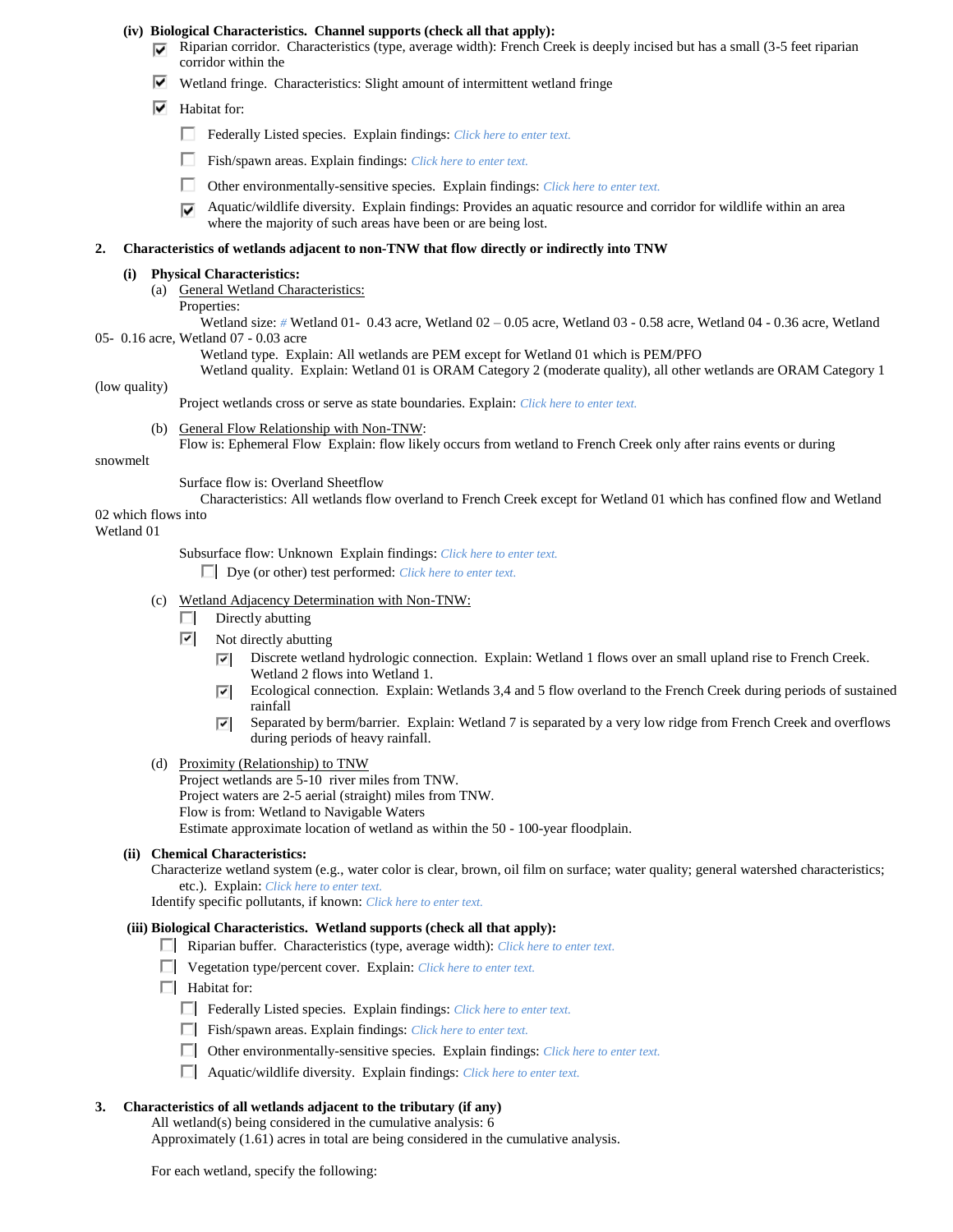|    | Directly abuts? $(Y/N)$ | Size (in acres) |    | Directly abuts? $(Y/N)$ | Size (in acres) |
|----|-------------------------|-----------------|----|-------------------------|-----------------|
| W1 | No                      | 0.43            | W5 | No                      | 0.16            |
| W2 | No                      | 0.05            | W7 | No                      | 0.03            |
| W3 | No                      | 0.58            |    | Y/N                     |                 |
| W4 | No                      | 0.36            |    | Y/N                     |                 |

Summarize overall biological, chemical and physical functions being performed: Wetlands provide flood storage, retain agricultural pollutants and provide habitat.

#### **C. SIGNIFICANT NEXUS DETERMINATION**

**A significant nexus analysis will assess the flow characteristics and functions of the tributary itself and the functions performed by any wetlands adjacent to the tributary to determine if they significantly affect the chemical, physical, and biological integrity of a TNW. For each of the following situations, a significant nexus exists if the tributary, in combination with all of its adjacent wetlands, has more than a speculative or insubstantial effect on the chemical, physical and/or biological integrity of a TNW. Considerations when evaluating significant nexus include, but are not limited to the volume, duration, and frequency of the flow of water in the tributary and its proximity to a TNW, and the functions performed by the tributary and all its adjacent wetlands. It is not appropriate to determine significant nexus based solely on any specific threshold of distance (e.g. between a tributary and its adjacent wetland or between a tributary and the TNW). Similarly, the fact an adjacent wetland lies within or outside of a floodplain is not solely determinative of significant nexus.** 

#### **Draw connections between the features documented and the effects on the TNW, as identified in the** *Rapanos* **Guidance and discussed in the Instructional Guidebook. Factors to consider include, for example:**

- Does the tributary, in combination with its adjacent wetlands (if any), have the capacity to carry pollutants or flood waters to TNWs, or to reduce the amount of pollutants or flood waters reaching a TNW?
- Does the tributary, in combination with its adjacent wetlands (if any), provide habitat and lifecycle support functions for fish and other species, such as feeding, nesting, spawning, or rearing young for species that are present in the TNW?
- Does the tributary, in combination with its adjacent wetlands (if any), have the capacity to transfer nutrients and organic carbon that support downstream foodwebs?
- Does the tributary, in combination with its adjacent wetlands (if any), have other relationships to the physical, chemical, or biological integrity of the TNW?

#### *Note: the above list of considerations is not inclusive and other functions observed or known to occur should be documented below:*

- **1. Significant nexus findings for non-RPW that has no adjacent wetlands and flows directly or indirectly into TNWs.** Explain findings of presence or absence of significant nexus below, based on the tributary itself, then go to Section III.D: *Click here to enter text.*
- **2. Significant nexus findings for non-RPW and its adjacent wetlands, where the non-RPW flows directly or indirectly into TNWs.**  Explain findings of presence or absence of significant nexus below, based on the tributary in combination with all of its adjacent wetlands, then go to Section III.D: *Click here to enter text.*
- **3. Significant nexus findings for wetlands adjacent to an RPW but that do not directly abut the RPW.** Explain findings of presence or absence of significant nexus below, based on the tributary in combination with all of its adjacent wetlands, then go to Section III.D:

The Black River is designated as a Great Lakes Area of Concern (AOC). In the watershed, major municipal and industrial discharges, combined sewer overflows, urban runoff result in high nutrient and organic loads, poor habitat quality, siltation, low dissolved oxygen concentrations, runoff from agricultural land, failing home sewage treatment, and poor stream bank land management are sources of degradation. Among the most visible threats to the Black River is the conversion of farm, forest and stream bank acreage to suburban and commercial uses.

In the French Creek sub-basin, one of only 12 designated rapidly developing watersheds in the state, extensive development is resulting in impacts to water quality (Ohio EPA, 2008). The following actions have been identified for reduction and avoidance of impairments within the Black River Watershed: abate sediment and nutrient loading to surface waters, protect riparian corridors and wetlands, maintain natural flow regimes, address home sewage treatment system impacts, reduction in runoff volume and pollution through stormwater management, discourage unnecessary impervious surfaces, use best management practices for all types of land use, manage livestock access to waters and implement manure management practices, and perform stream restoration to reduce erosion and reconnect streams to natural floodplains (Ohio EPA Division of Surface Water, 2008).

A traceable hydrologic connection exists between Wetlands 01, 03, 04, 05 and 07 and French Creek. In addition, a traceable hydrologic connection exists between Wetland 02 and Wetland 01 which then as noted flows to French Creek. French Creek flows into the Black River.

These similarly situated wetlands directly affect the nature of the water entering French Creek and its downstream receiving water, the Black River, both in quantity and chemical/physical attributes. Ultimately, this affects that downstream TNW, the Black River, as the wetlands alter the amount of flow reaching the TNW and furthermore, affect any additional matter such as nutrients, chemicals, sediments, and pollutants carried in that flow. French Creek and its these adjacent wetlands influence the chemistry and physical conditions of the downstream TNW through its hydrologic input, storage, and transport of sediments and energy.

In its current state, the tributary relevant reach flows through formerly agricultural land, now largely replaced by residential developments. French Creek has been largely channelized in this reach but still maintains, though altered and in some aspects damaged, stream functions that affect the downstream TNW including providing perennial flow, sediment transport, a biotic movement corridor, etc. The tributary even in its current channelized state is aiding in preventing further watershed impairments by providing a open aquatic corridor within a highly developed setting and through its volume capacity allowing for some flood storage.

The adjacent wetlands currently receive the majority of their hydrologic input via precipitation as runoff from adjacent lands which historically flowed into and through the wetlands as mostly been captured through stormwater systems for residential development. The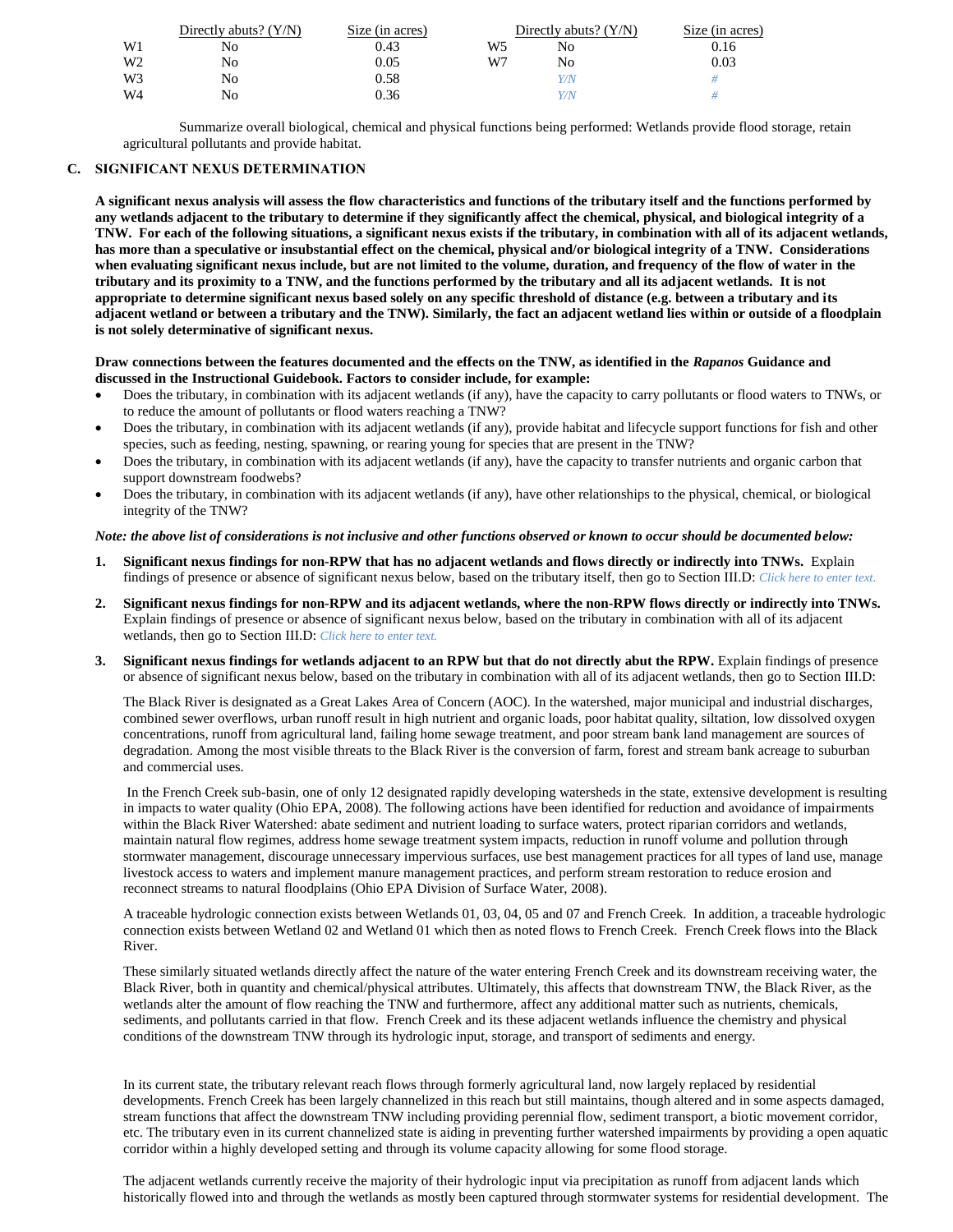wetlands do serve to retain residual agricultural pollutants such as fertilizers and other agricultural chemicals that would ultimately reach the downstream TNW in their absence. They also provide flood detention during heavy rainfall which otherwise would increase flood and erosive dangers and related impairments in downstream portions of French Creek and the Black River. And, as mentioned above, the most visible threats to the Black River are the continuing conversion of farm and streambank acreage to developed uses, and these wetlands along with the portions of French Creek on the parcel represent a diminishing amount of remaining such parcels and aquatic resources in the vicinity.

According to the USEPA (2015), "scientific literature unequivocally demonstrates that streams, individually or cumulatively, exert a strong influence on the integrity of downstream waters" and that "all tributary streams, including perennial, intermittent, and ephemeral streams, are physically, chemically, and biologically connected to downstream" waters. Due to the physical, biological, and chemical connectivity of the tributary and its adjacent wetlands as described above, it has been determined that the tributary and its adjacent wetlands have a significant nexus with the downstream TNW, the Black River, as the functions and services provided by the tributary and its adjacent wetlands provide more than a speculative effect on the integrity of the Black River

# **D. DETERMINATIONS OF JURISDICTIONAL FINDINGS. THE SUBJECT WATERS/WETLANDS ARE (CHECK ALL THAT APPLY):**

- **1. TNWs and Adjacent Wetlands.** Check all that apply and provide size estimates in review area:
	- TNWs: *#* linear feet *#* width (ft), Or, *#* acres.
	- Wetlands adjacent to TNWs: *#* acres.

## **2. RPWs that flow directly or indirectly into TNWs.**

- $\nabla$  Tributaries of TNWs where tributaries typically flow year-round are jurisdictional. Provide data and rationale indicating that tributary is perennial: French Creek is a tributary of the Black River, a TNW which debouches into Lake Erie.
- Tributaries of TNW where tributaries have continuous flow "seasonally" (e.g., typically three months each year) are jurisdictional. Data supporting this conclusion is provided at Section III.B. Provide rationale indicating that tributary flows seasonally: *Click here to enter text.*.

Provide estimates for jurisdictional waters in the review area (check all that apply):

- $\triangledown$  Tributary waters: 3287 linear feet 10 to 15 feet width (ft).
- □ Other non-wetland waters acres. Identify type(s) of waters:

#### **3. Non-RPWs<sup>8</sup> that flow directly or indirectly into TNWs.**

 $\Box$  Waterbody that is not a TNW or an RPW, but flows directly or indirectly into a TNW, and it has a significant nexus with a TNW is jurisdictional. Data supporting this conclusion is provided at Section III.C.

Provide estimates for jurisdictional waters within the review area (check all that apply):

- **Tributary waters:** # linear feet # width (ft).
- Other non-wetland waters: *#* acres.

Identify type(s) of waters: *Click here to enter text.*

#### **4. Wetlands directly abutting an RPW that flow directly or indirectly into TNWs.**

- Wetlands directly abut RPW and thus are jurisdictional as adjacent wetlands.
	- Wetlands directly abutting an RPW where tributaries typically flow year-round. Provide data and rationale П. indicating that tributary is perennial in Section III.D.2, above. Provide rationale indicating that wetland is directly abutting an RPW: *Click here to enter text.*
	- **Netlands directly abutting an RPW where tributaries typically flow "seasonally."** Provide data indicating that tributary is seasonal in Section III.B and rationale in Section III.D.2, above. Provide rationale indicating that wetland is directly abutting an RPW: *Click here to enter text.*

Provide acreage estimates for jurisdictional wetlands in the review area: *#* acres.

## **5. Wetlands adjacent to but not directly abutting an RPW that flow directly or indirectly into TNWs.**

 $\triangledown$  Wetlands that do not directly abut an RPW, but when considered in combination with the tributary to which they are adjacent and with similarly situated adjacent wetlands, have a significant nexus with a TNW are jurisidictional. Data supporting this conclusion is provided at Section III.C.

Provide acreage estimates for jurisdictional wetlands in the review area: 1.61 acres total (W 01 – 0.43 acre, W 02 – 0.05 acres, W 03 – 0.58 acre, W 04.- 0.36 acre, W 05 – 0.16 acre, W 07 – 0.03 acre)

## **6. Wetlands adjacent to non-RPWs that flow directly or indirectly into TNWs.**

 $\Box$  Wetlands adjacent to such waters, and have when considered in combination with the tributary to which they are adjacent and with similarly situated adjacent wetlands, have a significant nexus with a TNW are jurisdictional. Data supporting this conclusion is provided at Section III.C.

Provide estimates for jurisdictional wetlands in the review area: *#* acres.

#### **7. Impoundments of jurisdictional waters. 9**

 $\overline{a}$ 

As a general rule, the impoundment of a jurisdictional tributary remains jurisdictional.

#### <sup>8</sup>See Footnote # 3. <sup>9</sup> To complete the analysis refer to the key in Section III.D.6 of the Instructional Guidebook.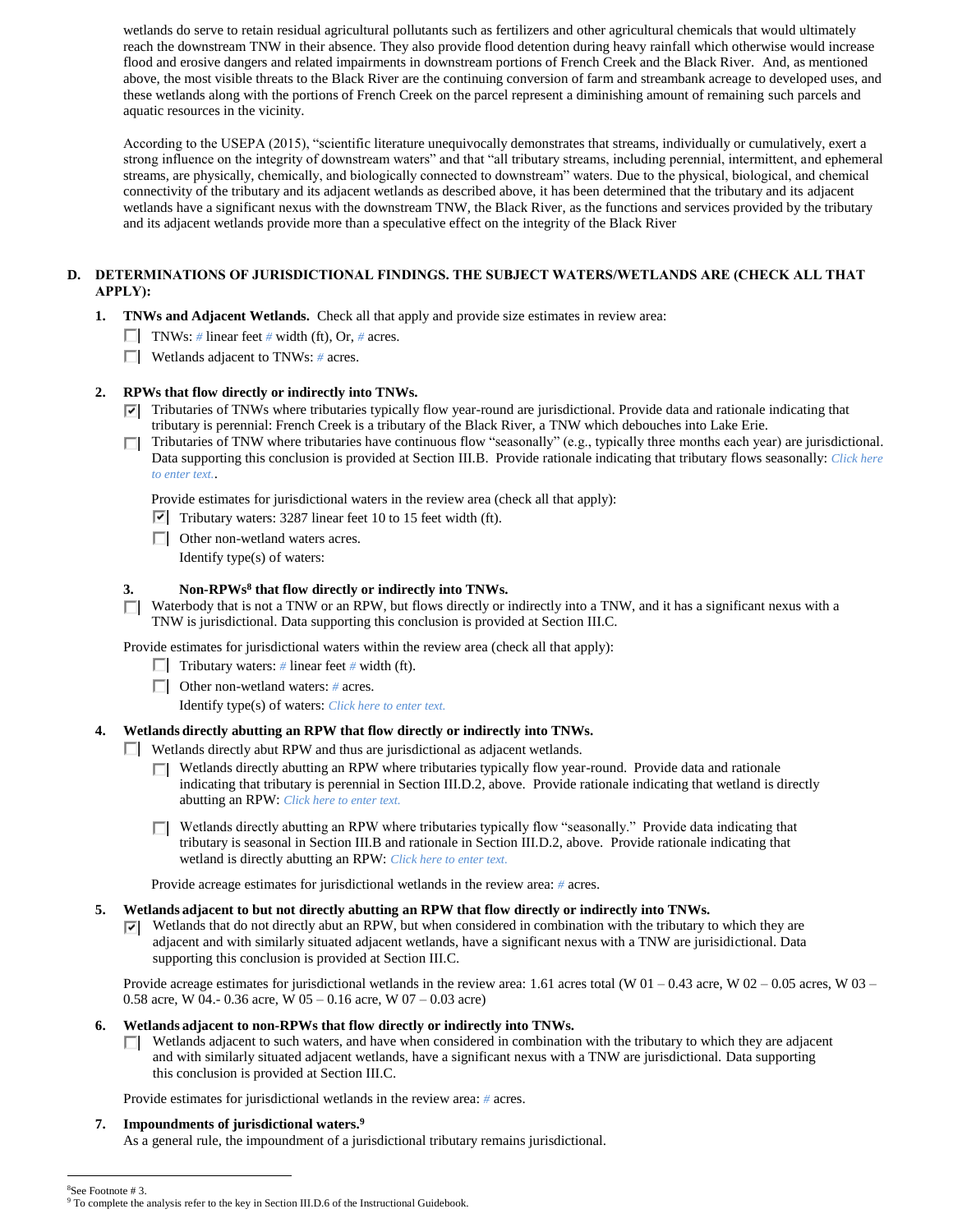|    | Demonstrate that water meets the criteria for one of the categories presented above (1-6), or                                                                                                                                                                                                                                                                                                |  |
|----|----------------------------------------------------------------------------------------------------------------------------------------------------------------------------------------------------------------------------------------------------------------------------------------------------------------------------------------------------------------------------------------------|--|
|    | Demonstrate that water is isolated with a nexus to commerce (see E below).                                                                                                                                                                                                                                                                                                                   |  |
| E. | ISOLATED [INTERSTATE OR INTRA-STATE] WATERS, INCLUDING ISOLATED WETLANDS, THE USE, DEGRADATION<br>OR DESTRUCTION OF WHICH COULD AFFECT INTERSTATE COMMERCE, INCLUDING ANY SUCH WATERS (CHECK                                                                                                                                                                                                 |  |
|    | ALL THAT APPLY): <sup>10</sup>                                                                                                                                                                                                                                                                                                                                                               |  |
|    | which are or could be used by interstate or foreign travelers for recreational or other purposes.                                                                                                                                                                                                                                                                                            |  |
|    | from which fish or shellfish are or could be taken and sold in interstate or foreign commerce.<br>Ш                                                                                                                                                                                                                                                                                          |  |
|    | which are or could be used for industrial purposes by industries in interstate commerce.<br>ш                                                                                                                                                                                                                                                                                                |  |
|    | Interstate isolated waters. Explain: Click here to enter text.                                                                                                                                                                                                                                                                                                                               |  |
|    | Other factors. Explain: Click here to enter text.                                                                                                                                                                                                                                                                                                                                            |  |
|    | <b>Identify water body and summarize rationale supporting determination:</b> Click here to enter text.                                                                                                                                                                                                                                                                                       |  |
|    | Provide estimates for jurisdictional waters in the review area (check all that apply):                                                                                                                                                                                                                                                                                                       |  |
|    | Tributary waters: $\#$ linear feet $\#$ width (ft).                                                                                                                                                                                                                                                                                                                                          |  |
|    | Other non-wetland waters: # acres.                                                                                                                                                                                                                                                                                                                                                           |  |
|    | <b>Identify type(s) of waters:</b> Click here to enter text.                                                                                                                                                                                                                                                                                                                                 |  |
|    | Wetlands: $#$ acres.                                                                                                                                                                                                                                                                                                                                                                         |  |
| F. | NON-JURISDICTIONAL WATERS, INCLUDING WETLANDS (CHECK ALL THAT APPLY):<br>If potential wetlands were assessed within the review area, these areas did not meet the criteria in the 1987 Corps of Engineers<br>Wetland Delineation Manual and/or appropriate Regional Supplements.<br>⊽<br>Review area included isolated waters with no substantial nexus to interstate (or foreign) commerce. |  |
|    | Prior to the Jan 2001 Supreme Court decision in "SWANCC," the review area would have been regulated based solely on the<br>"Migratory Bird Rule" (MBR).                                                                                                                                                                                                                                      |  |
|    | Waters do not meet the "Significant Nexus" standard, where such a finding is required for jurisdiction. Explain: Click here to enter text.                                                                                                                                                                                                                                                   |  |
|    | ш<br>Other: (explain, if not covered above): Click here to enter text.                                                                                                                                                                                                                                                                                                                       |  |
|    | Provide acreage estimates for non-jurisdictional waters in the review area, where the sole potential basis of jurisdiction is the MBR factors<br>(i.e., presence of migratory birds, presence of endangered species, use of water for irrigated agriculture), using best professional judgment<br>(check all that apply):                                                                    |  |
|    | Non-wetland waters (i.e., rivers, streams): $\#$ linear feet $\#$ width (ft).                                                                                                                                                                                                                                                                                                                |  |
|    | Lakes/ponds: $# \, \text{acres.}$                                                                                                                                                                                                                                                                                                                                                            |  |
|    | Other non-wetland waters: # acres. List type of aquatic resource: Click here to enter text                                                                                                                                                                                                                                                                                                   |  |
|    | Wetlands: 1.31 acres.<br>M                                                                                                                                                                                                                                                                                                                                                                   |  |
|    | Provide acreage estimates for non-jurisdictional waters in the review area that do not meet the "Significant Nexus" standard, where such a<br>finding is required for jurisdiction (check all that apply):<br>Non-wetland waters (i.e., rivers, streams): $\#$ linear feet $\#$ width (ft).                                                                                                  |  |
|    | Lakes/ponds: $# \, \text{acres.}$                                                                                                                                                                                                                                                                                                                                                            |  |
|    | Other non-wetland waters: # acres. List type of aquatic resource: Click here to enter text                                                                                                                                                                                                                                                                                                   |  |
|    |                                                                                                                                                                                                                                                                                                                                                                                              |  |
|    | Wetlands: # acres.                                                                                                                                                                                                                                                                                                                                                                           |  |
|    | <u>SECTION IV: DATA SOURCES.</u>                                                                                                                                                                                                                                                                                                                                                             |  |
|    | A. SUPPORTING DATA. Data reviewed for JD (check all that apply - checked items shall be included in case file and, where checked and<br>requested, appropriately reference sources below):<br>Maps, plans, plots or plat submitted by or on behalf of the applicant/consultant: Click here to enter text.<br>罓                                                                               |  |
|    | Data sheets prepared/submitted by or on behalf of the applicant/consultant.<br>罓                                                                                                                                                                                                                                                                                                             |  |
|    | Office concurs with data sheets/delineation report.<br>罓                                                                                                                                                                                                                                                                                                                                     |  |
|    | Office does not concur with data sheets/delineation report.                                                                                                                                                                                                                                                                                                                                  |  |
|    | Data sheets prepared by the Corps: Click here to enter text.<br>ш                                                                                                                                                                                                                                                                                                                            |  |
|    | Corps navigable waters' study: Click here to enter text.                                                                                                                                                                                                                                                                                                                                     |  |
|    | U.S. Geological Survey Hydrologic Atlas: Click here to enter text.                                                                                                                                                                                                                                                                                                                           |  |
|    | USGS NHD data.<br>П                                                                                                                                                                                                                                                                                                                                                                          |  |
|    | USGS 8 and 12 digit HUC maps.                                                                                                                                                                                                                                                                                                                                                                |  |
|    | U.S. Geological Survey map(s). Cite scale & quad name: 7.5 Minute Quad, Avon<br>⊽                                                                                                                                                                                                                                                                                                            |  |
|    | USDA Natural Resources Conservation Service Soil Survey. Citation: Lorain County<br>⊽                                                                                                                                                                                                                                                                                                        |  |
|    |                                                                                                                                                                                                                                                                                                                                                                                              |  |

Demonstrate that impoundment was created from "waters of the U.S.," or

<sup>&</sup>lt;sup>10</sup> Prior to asserting or declining CWA jurisdiction based solely on this category, Corps Districts will elevate the action to Corps and EPA HQ for review consistent with the process described in the Corps/EPA *Memorandum Regarding CWA Act Jurisdiction Following Rapanos.*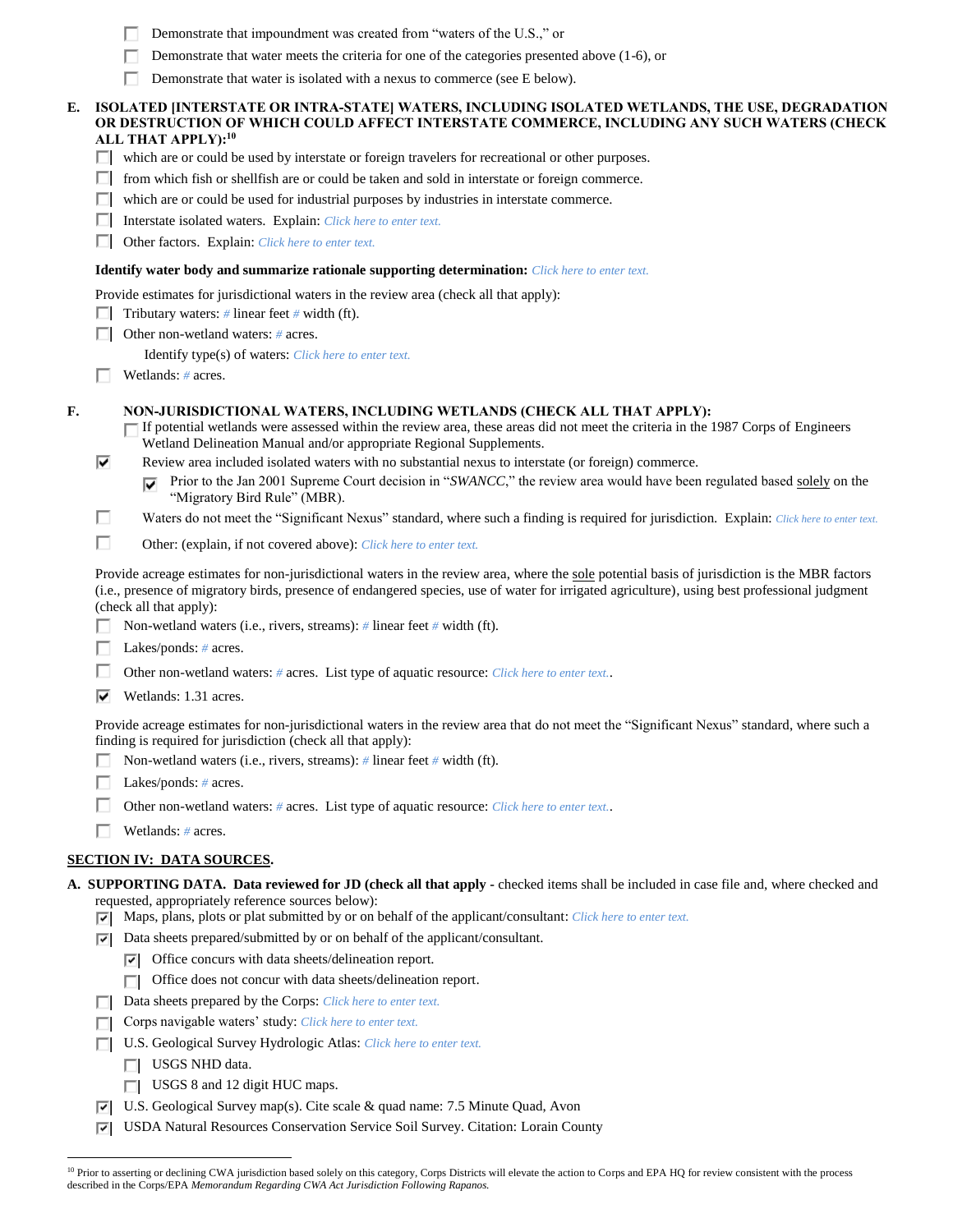$\triangleright$  National wetlands inventory map(s). Cite name: Avon

State/Local wetland inventory map(s): *Click here to enter text.*

FEMA/FIRM maps: *Click here to enter text.* 

100-year Floodplain Elevation is: *Click here to enter text.* (National Geodectic Vertical Datum of 1929)

**Photographs:**  $\boxed{\bullet}$  Aerial (Name & Date): provided by applicant, various dates

or  $\overline{\triangledown}$  Other (Name & Date): provided by applicant, various dates *Click here to enter text.* 

**Previous determination(s). File no. and date of response letter:** *Click here to enter text.* 

Applicable/supporting case law: *Click here to enter text.*

Applicable/supporting scientific literature: *Click here to enter text.*

Other information (please specify): *Click here to enter text.*

**B. ADDITIONAL COMMENTS TO SUPPORT JD:** *Click here to enter text.*

Peter J. Krakowiak Date Project Manager

 $\Box$ 

May 12, 2017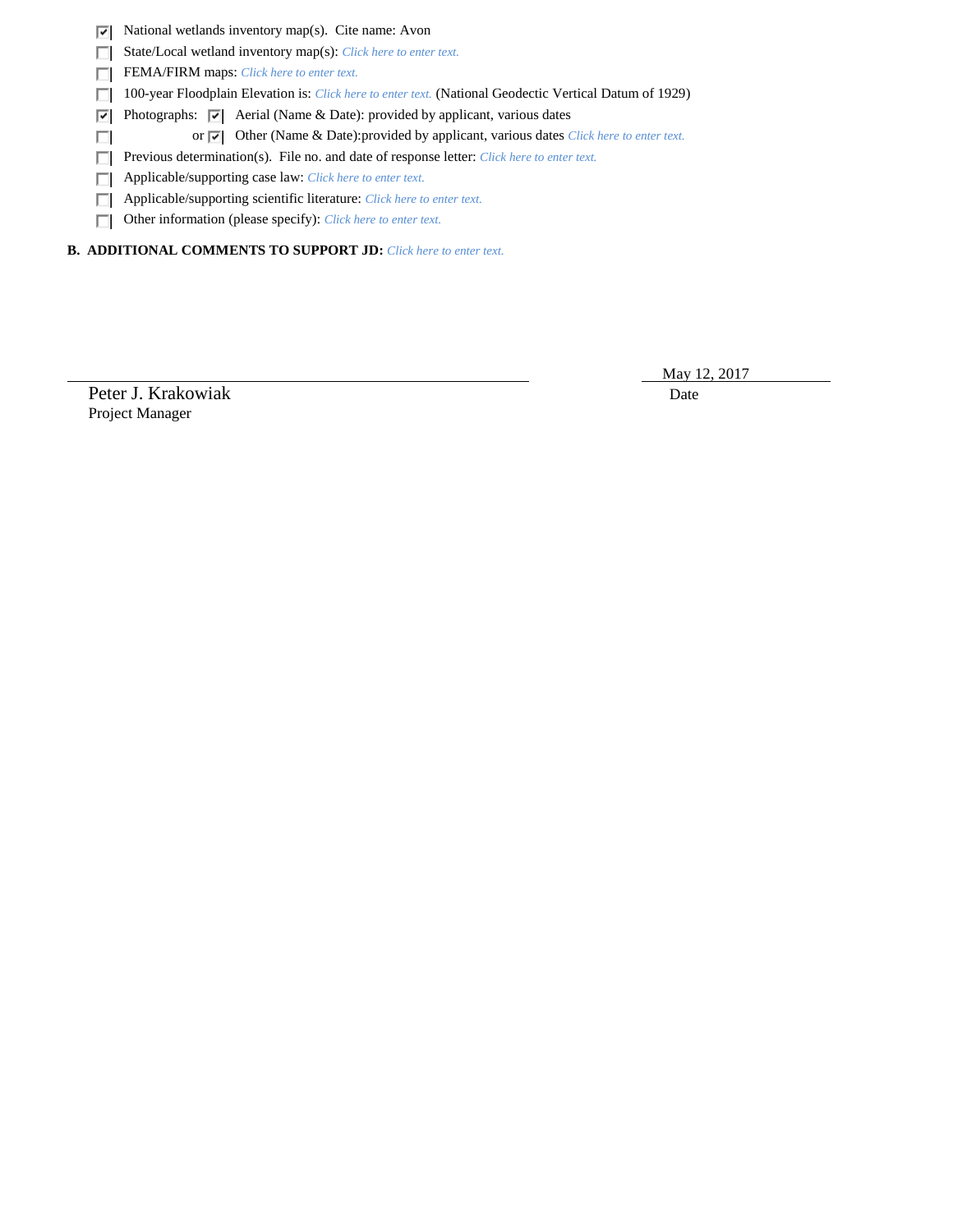## **APPROVED JURISDICTIONAL DETERMINATION FORM U.S. Army Corps of Engineers**

This form should be completed by following the instructions provided in Section IV of the JD Form Instructional Guidebook.

# **SECTION I: BACKGROUND INFORMATION**

# **A. REPORT COMPLETION DATE FOR APPROVED JURISDICTIONAL DETERMINATION (JD): May 12, 2017**

# **B. DISTRICT OFFICE, FILE NAME, AND NUMBER: LRB-2012-00668, North Coast Regional Council of Park Districts – Avon Jaycox ILFP Site, Form 2 of 2, Ephemeral Stream**

# **C. PROJECT LOCATION AND BACKGROUND INFORMATION:**

State: Ohio County/parish/borough: Lorain City: Avon Center coordinates of site (lat/long in degree decimal format): Lat. 41.435084 °, Long. -82.003722 ° Universal Transverse Mercator: *Click here to enter text.*

Name of nearest waterbody: French Creek

Name of nearest Traditional Navigable Water (TNW) into which the aquatic resource flows: Black River Name of watershed or Hydrologic Unit Code (HUC): 04110001

- ⊽ Check if map/diagram of review area and/or potential jurisdictional areas is/are available upon request.
- Check if other sites (e.g., offsite mitigation sites, disposal sites, etc…) are associated with this action and are recorded on a different П JD form

# **D. REVIEW PERFORMED FOR SITE EVALUATION (CHECK ALL THAT APPLY):**

- ⊽ Office (Desk) Determination. Date: February 16, 2017
- ⊽ Field Determination. Date(s): August 30, 2016, *Click here to enter a date.*

# **SECTION II: SUMMARY OF FINDINGS**

# **A. RHA SECTION 10 DETERMINATION OF JURISDICTION.**

There are no "*navigable waters of the U.S.*" within Rivers and Harbors Act (RHA) jurisdiction (as defined by 33 CFR part 329) in the review area. [*Required*]

- П. Waters subject to the ebb and flow of the tide.
- Waters are presently used, or have been used in the past, or may be susceptible for use to transport interstate or foreign commerce. п Explain: *Click here to enter text.*

# **B. CWA SECTION 404 DETERMINATION OF JURISDICTION.**

There *Choose an item.* "*waters of the U.S.*" within Clean Water Act (CWA) jurisdiction (as defined by 33 CFR part 328) in the review area. *[Required]*

**1. Waters of the U.S.**

- **a. Indicate presence of waters of U.S. in review area (check all that apply): 1**
- TNWs, including territorial seas п
- п Wetlands adjacent to TNWs
- П Relatively permanent waters<sup>2</sup> (RPWs) that flow directly or indirectly into TNWs
- ⊽ Non-RPWs that flow directly or indirectly into TNWs
- Wetlands directly abutting RPWs that flow directly or indirectly into TNWs п
- Wetlands adjacent to but not directly abutting RPWs that flow directly or indirectly into TNWs п
- п Wetlands adjacent to non-RPWs that flow directly or indirectly into TNWs
- Impoundments of jurisdictional waters П.
- п Isolated (interstate or intrastate) waters, including isolated wetlands
	- **b. Identify (estimate) size of waters of the U.S. in the review area:** Non-wetland waters: 50 linear feet Wetlands:
	- **c. Limits (boundaries) of jurisdiction** based on: 1987 Delineation Manual
	- Elevation of established OHWM (if known): *Click here to enter text.*
- **2. Non-regulated waters/wetlands (check if applicable): 3**
- Potentially jurisdictional waters and/or wetlands were assessed within the review area and determined to be not jurisdictional. п Explain:

<sup>&</sup>lt;sup>1</sup> Boxes checked below shall be supported by completing the appropriate sections in Section III below.

<sup>&</sup>lt;sup>2</sup> For purposes of this form, an RPW is defined as a tributary that is not a TNW and that typically flows year-round or has continuous flow at least "seasonally" (e.g., typically 3 months). <sup>3</sup> Supporting documentation is presented in Section III.F.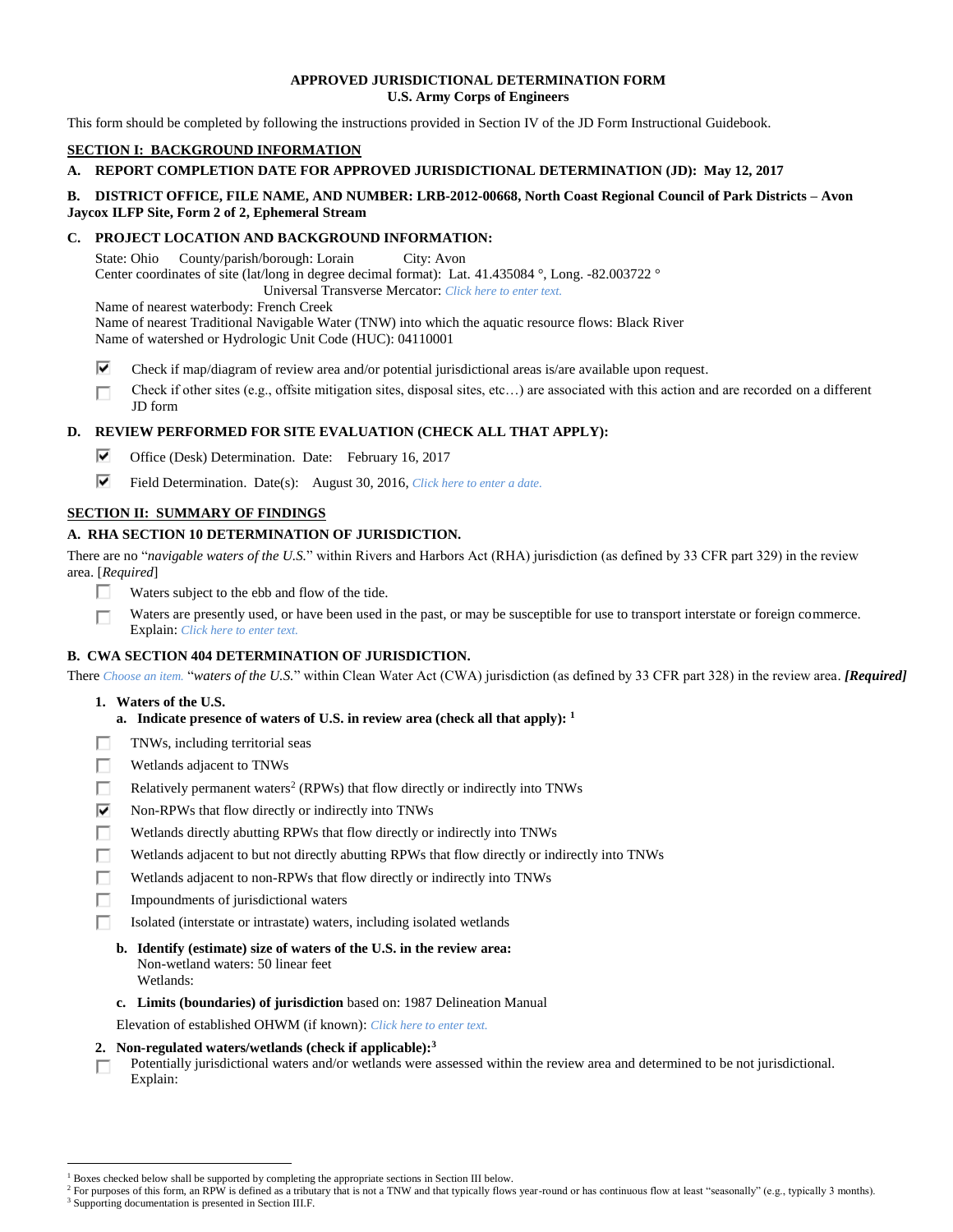## **SECTION III: CWA ANALYSIS**

#### **A. TNWs AND WETLANDS ADJACENT TO TNWs**

**The agencies will assert jurisdiction over TNWs and wetlands adjacent to TNWs. If the aquatic resource is a TNW, complete Section III.A.1 and Section III.D.1. only; if the aquatic resource is a wetland adjacent to a TNW, complete Sections III.A.1 and 2 and Section III.D.1.; otherwise, see Section III.B below**.

- **1. TNW**  Identify TNW: *Click here to enter text.* Summarize rationale supporting determination: *Click here to enter text.*
- **2. Wetland adjacent to TNW**

Summarize rationale supporting conclusion that wetland is "adjacent": *Click here to enter text.*

# **B. CHARACTERISTICS OF TRIBUTARY (THAT IS NOT A TNW) AND ITS ADJACENT WETLANDS (IF ANY):**

**This section summarizes information regarding characteristics of the tributary and its adjacent wetlands, if any, and it helps determine whether or not the standards for jurisdiction established under Rapanos have been met.** 

**The agencies will assert jurisdiction over non-navigable tributaries of TNWs where the tributaries are "relatively permanent waters" (RPWs), i.e. tributaries that typically flow year-round or have continuous flow at least seasonally (e.g., typically 3 months). A wetland that directly abuts an RPW is also jurisdictional. If the aquatic resource is not a TNW, but has year-round (perennial) flow, skip to Section III.D.2. If the aquatic resource is a wetland directly abutting a tributary with perennial flow, skip to Section III.D.4.**

**A wetland that is adjacent to but that does not directly abut an RPW requires a significant nexus evaluation. Corps districts and EPA regions will include in the record any available information that documents the existence of a significant nexus between a relatively permanent tributary that is not perennial (and its adjacent wetlands if any) and a traditional navigable water, even though a significant nexus finding is not required as a matter of law.**

**If the waterbody<sup>4</sup> is not an RPW, or a wetland directly abutting an RPW, a JD will require additional data to determine if the waterbody has a significant nexus with a TNW. If the tributary has adjacent wetlands, the significant nexus evaluation must consider the tributary in combination with all of its adjacent wetlands. This significant nexus evaluation that combines, for analytical purposes, the tributary and all of its adjacent wetlands is used whether the review area identified in the JD request is the tributary, or its adjacent wetlands, or both. If the JD covers a tributary with adjacent wetlands, complete Section III.B.1 for the tributary, Section III.B.2 for any onsite wetlands, and Section III.B.3 for all wetlands adjacent to that tributary, both onsite and offsite. The determination whether a significant nexus exists is determined in Section III.C below.**

- **1. Characteristics of non-TNWs that flow directly or indirectly into TNW**
	- **(i) General Area Conditions:**

Watershed size: *#* approximately 1acre Drainage area: *#* approximatley 11 acres

Average annual rainfall: 38 inches Average annual snowfall: 43 inches

**(ii) Physical Characteristics:**

 $\overline{a}$ 

- (a) Relationship with TNW:
	- Tributary flows directly into TNW.
	- $\nabla$  Tributary flows through 2 tributaries before entering TNW.

Project waters are 5-10 river miles from TNW. Project waters are 1 (or less) river miles from RPW. Project waters are 5-10 aerial (straight) miles from TNW. Project waters are 1 (or less) aerial (straight) miles from RPW. Project waters cross or serve as state boundaries. Explain: *Click here to enter text.*

Identify flow route to TNW<sup>5</sup>: The Ephemeral Stream flows directly into French Creek which flows north into the Black River, a TNW

Tributary stream order, if known: *Click here to enter text.*

(b) General Tributary Characteristics (check all that apply):

**Tributary** is:  $\overline{\triangledown}$  Natural

- Artificial (man-made). Explain: *Click here to enter text.*
- Manipulated (man-altered). Explain: linearized

<sup>4</sup> Note that the Instructional Guidebook contains additional information regarding swales, ditches, washes, and erosional features generally and in the arid West.

<sup>5</sup> Flow route can be described by identifying, e.g., tributary a, which flows through the review area, to flow into tributary b, which then flows into TNW.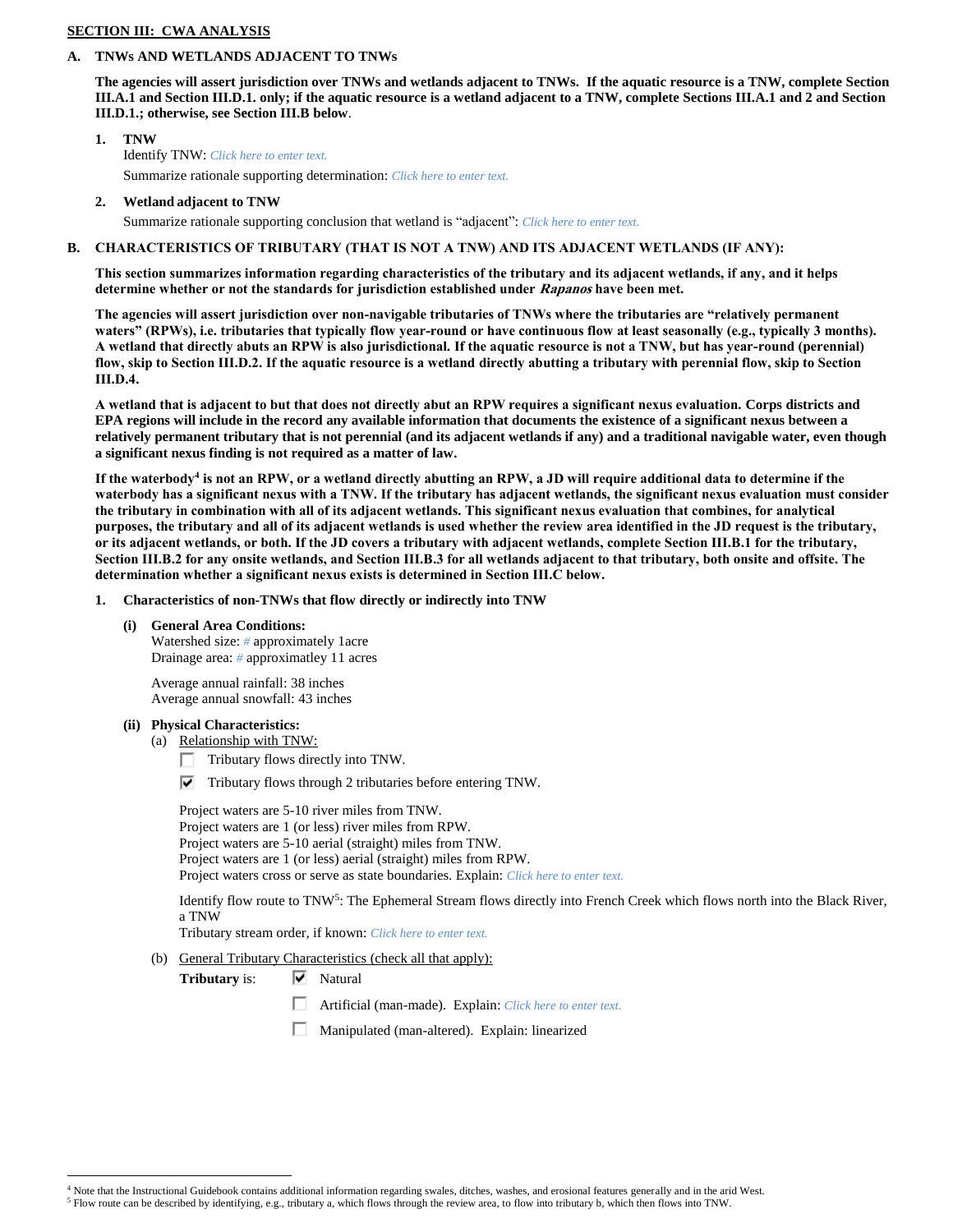|  |  | Tributary properties with respect to top of bank (estimate): |  |  |
|--|--|--------------------------------------------------------------|--|--|
|--|--|--------------------------------------------------------------|--|--|

Average width: 1 feet Average depth: 1 feet Average side slopes: 2:1

Primary tributary substrate composition (check all that apply):

| $\Box$ Silts   | <b>Sands</b>                                               | Concrete    |
|----------------|------------------------------------------------------------|-------------|
| $\Box$ Cobbles | $\blacksquare$ Gravel                                      | $\Box$ Muck |
| $\Box$ Bedrock | <b>Negetation.</b> Type/% cover: Click here to enter text. |             |

Other. Explain: soil, erosion feature

Tributary condition/stability [e.g., highly eroding, sloughing banks]. Explain: erosion feature Presence of run/riffle/pool complexes. Explain: *Click here to enter text.* Tributary geometry: Relatively Straight Tributary gradient (approximate average slope): 5%

(c) Flow:

Tributary provides for: Ephemeral Flow Estimate average number of flow events in review area/year: 11-20 Describe flow regime: ephemeral Other information on duration and volume: *Click here to enter text.*

Surface flow is: Confined Characteristics: *Click here to enter text.*

Subsurface flow: Unknown Explain findings: *Click here to enter text.*

Dye (or other) test performed: *Click here to enter text.*

Tributary has (check all that apply):

 $\overline{\triangledown}$  Bed and banks

OHWM<sup>6</sup> (check all indicators that apply):

|   | clear, natural line impressed on the bank $\Box$ the presence of litter and debris |  |                                                            |  |  |
|---|------------------------------------------------------------------------------------|--|------------------------------------------------------------|--|--|
| Ш | changes in the character of soil                                                   |  | $\vert \cdot \vert$ destruction of terrestrial vegetation  |  |  |
|   | shelving                                                                           |  | the presence of wrack line                                 |  |  |
|   | vegetation matted down, bent, or absent $\Box$                                     |  | sediment sorting                                           |  |  |
|   | $\Box$ leaf litter disturbed or washed away                                        |  | scour                                                      |  |  |
|   | sediment deposition                                                                |  | multiple observed or predicted flow events                 |  |  |
|   | water staining                                                                     |  | abrupt change in plant community Click here to enter text. |  |  |
|   | other (list): Click here to enter text.                                            |  |                                                            |  |  |
|   | Discontinuous OHWM. <sup>7</sup> Explain: Click here to enter text.                |  |                                                            |  |  |

If factors other than the OHWM were used to determine lateral extent of CWA jurisdiction (check all that apply):

- $\Box$  High Tide Line indicated by:  $\Box$  Mean High Water Mark indicated by:
	- oil or scum line along shore objects  $\Box$  survey to available datum;
	- $\Box$  fine shell or debris deposits (foreshore)  $\Box$  physical markings;
	- $\Box$  physical markings/characteristics  $\Box$  vegetation lines/changes in vegetation types.
	- $\Box$  tidal gauges
	- other (list): *Click here to enter text.*

#### **(iii) Chemical Characteristics:**

Characterize tributary (e.g., water color is clear, discolored, oily film; water quality; general watershed characteristics, etc.). Explain: drains grassed field

Identify specific pollutants, if known:

## **(iv) Biological Characteristics. Channel supports (check all that apply):**

- Riparian corridor. Characteristics (type, average width): *Click here to enter text.*
- Wetland fringe. Characteristics: *Click here to enter text.*
- $\Box$  Habitat for:

- Federally Listed species. Explain findings: *Click here to enter text.*
- Fish/spawn areas. Explain findings: *Click here to enter text.*
- П. Other environmentally-sensitive species. Explain findings: *Click here to enter text.*

<sup>&</sup>lt;sup>6</sup>A natural or man-made discontinuity in the OHWM does not necessarily sever jurisdiction (e.g., where the stream temporarily flows underground, or where the OHWM has been removed by development or agricultural practices). Where there is a break in the OHWM that is unrelated to the waterbody's flow regime (e.g., flow over a rock outcrop or through a culvert), the agencies will look for indicators of flow above and below the break. 7 Ibid.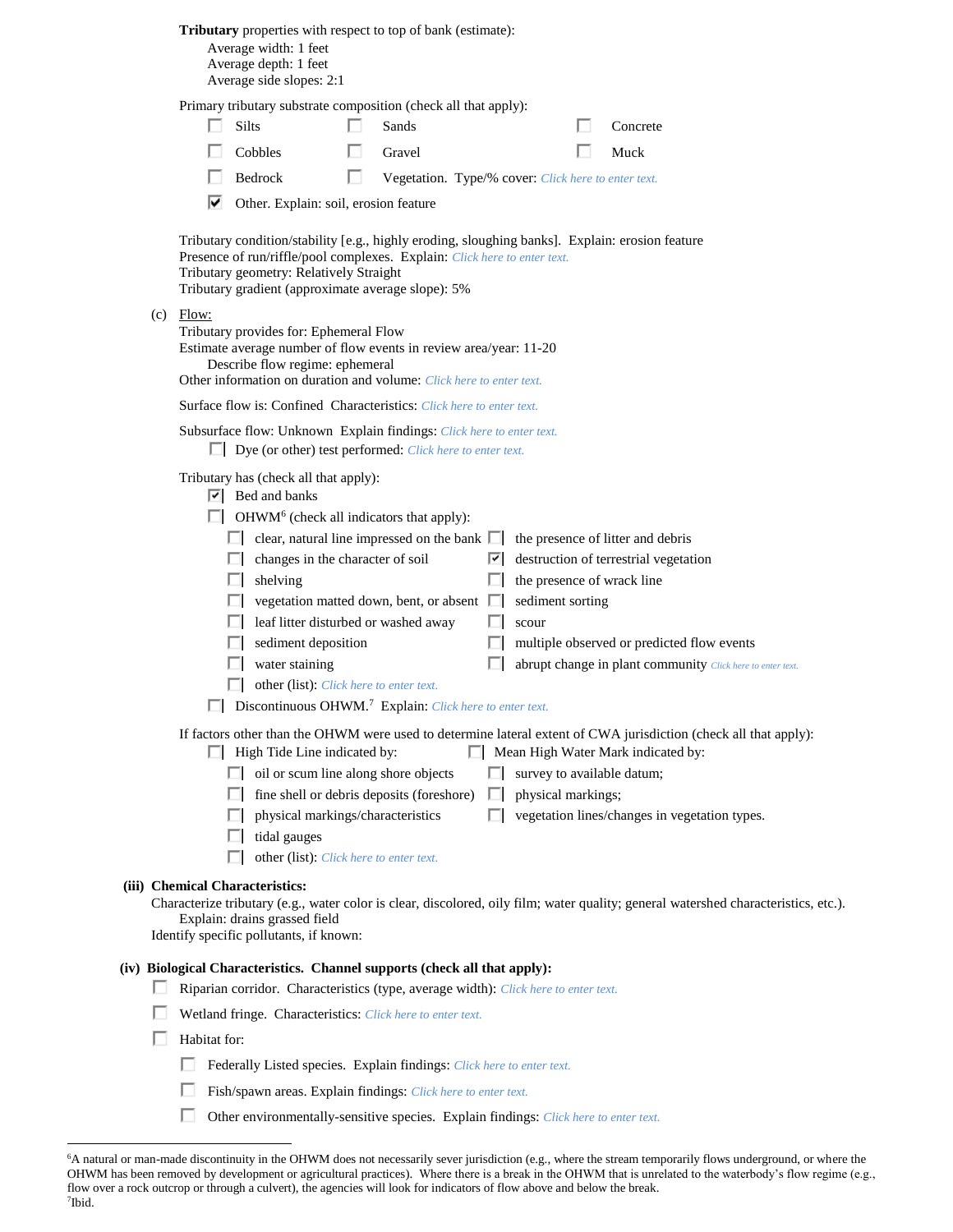Aquatic/wildlife diversity. Explain findings: *Click here to enter text.*

#### **2. Characteristics of wetlands adjacent to non-TNW that flow directly or indirectly into TNW**

#### **(i) Physical Characteristics:**

(a) General Wetland Characteristics: Properties: Wetland size: Wetland type. Explain: Wetland quality. Explain:

Project wetlands cross or serve as state boundaries. Explain: *Click here to enter text.*

(b) General Flow Relationship with Non-TNW:

Flow is: Ephemeral Flow Explain Surface flow is: *Choose an item.*

Characteristics:

Subsurface flow: Unknown Explain findings: *Click here to enter text.* Dye (or other) test performed: *Click here to enter text.*

- (c) Wetland Adjacency Determination with Non-TNW:
	- $\Box$  Directly abutting
	- $\Box$  Not directly abutting
		- Discrete wetland hydrologic connection. Explain: *Click here to enter text.*
		- Ecological connection. Explain: *Click here to enter text.*
		- Separated by berm/barrier. Explain: *Click here to enter text.*
- (d) Proximity (Relationship) to TNW
	- Project wetlands are *Choose an item.* river miles from TNW. Project waters are *Choose an item.* aerial (straight) miles from TNW. Flow is from: *Choose an item.* Estimate approximate location of wetland as within the *Choose an item.* floodplain.

**(ii) Chemical Characteristics:**

Characterize wetland system (e.g., water color is clear, brown, oil film on surface; water quality; general watershed characteristics; etc.). Explain: *Click here to enter text.*

Identify specific pollutants, if known: *Click here to enter text.*

#### **(iii) Biological Characteristics. Wetland supports (check all that apply):**

- Riparian buffer. Characteristics (type, average width): *Click here to enter text.*
- Vegetation type/percent cover. Explain: *Click here to enter text.*

 $\Box$  Habitat for:

- Federally Listed species. Explain findings: *Click here to enter text*.
- Fish/spawn areas. Explain findings: *Click here to enter text.*
- Other environmentally-sensitive species. Explain findings: *Click here to enter text.*
- Aquatic/wildlife diversity. Explain findings: *Click here to enter text.*

#### **3. Characteristics of all wetlands adjacent to the tributary (if any)**

All wetland(s) being considered in the cumulative analysis: *Choose an item.* Approximately (*#*) acres in total are being considered in the cumulative analysis.

For each wetland, specify the following:

| Directly abuts? $(Y/N)$ | Size (in acres) | Directly abuts? $(Y/N)$ | Size (in acres) |
|-------------------------|-----------------|-------------------------|-----------------|
|                         |                 |                         |                 |
|                         |                 | Y / IV                  |                 |
|                         |                 | Y / IV                  |                 |
|                         |                 | 77 N                    |                 |

Summarize overall biological, chemical and physical functions being performed: *Click here to enter text.*

## **C. SIGNIFICANT NEXUS DETERMINATION**

**A significant nexus analysis will assess the flow characteristics and functions of the tributary itself and the functions performed by any wetlands adjacent to the tributary to determine if they significantly affect the chemical, physical, and biological integrity of a TNW. For each of the following situations, a significant nexus exists if the tributary, in combination with all of its adjacent wetlands, has more than a speculative or insubstantial effect on the chemical, physical and/or biological integrity of a TNW. Considerations when evaluating significant nexus include, but are not limited to the volume, duration, and frequency of the flow of water in the tributary and its proximity to a TNW, and the functions performed by the tributary and all its adjacent wetlands. It is not appropriate to determine significant nexus based solely on any specific threshold of distance (e.g. between a tributary and its adjacent wetland or between a tributary and the TNW). Similarly, the fact an adjacent wetland lies within or outside of a floodplain is not solely determinative of significant nexus.**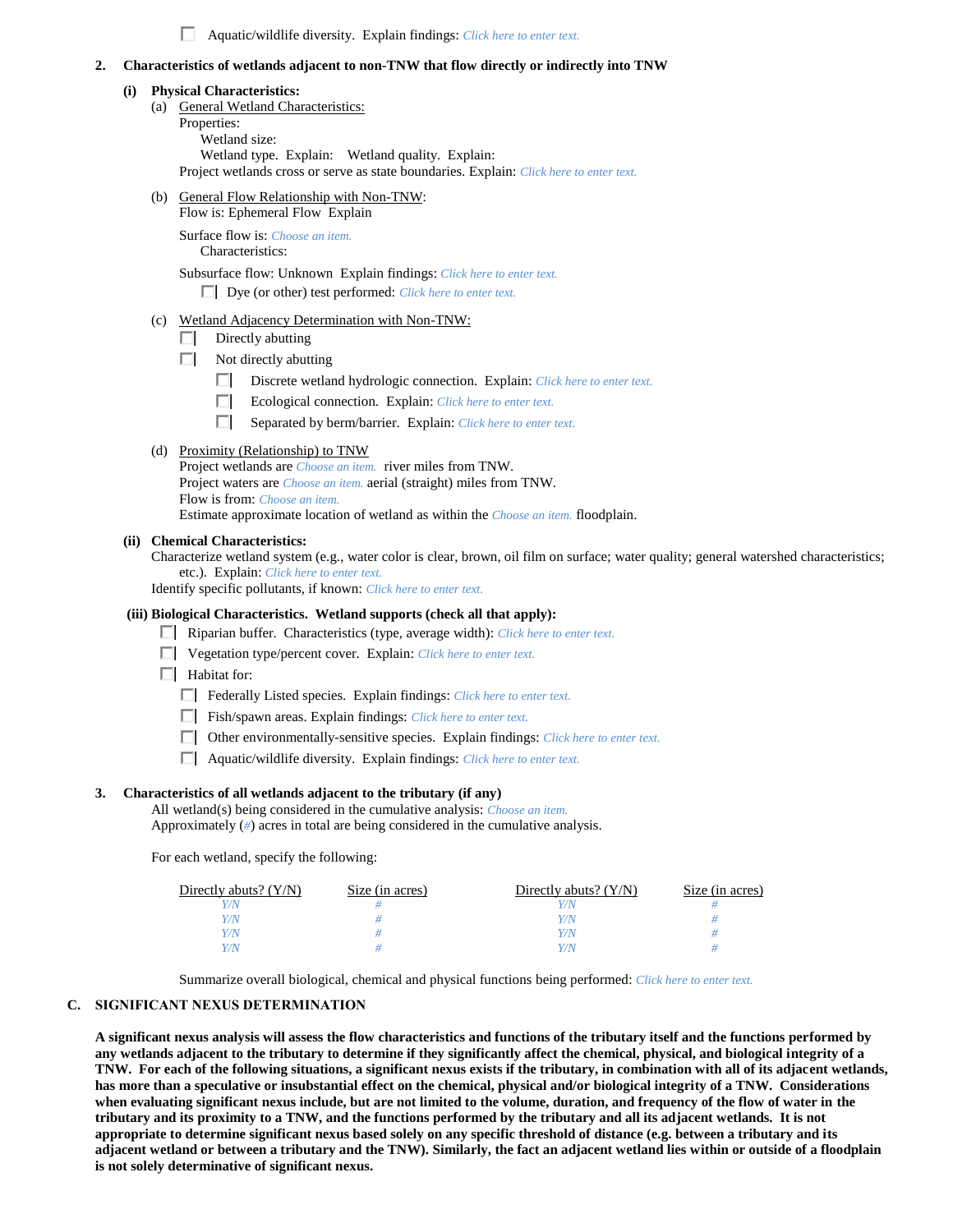#### **Draw connections between the features documented and the effects on the TNW, as identified in the** *Rapanos* **Guidance and discussed in the Instructional Guidebook. Factors to consider include, for example:**

- Does the tributary, in combination with its adjacent wetlands (if any), have the capacity to carry pollutants or flood waters to TNWs, or to reduce the amount of pollutants or flood waters reaching a TNW?
- Does the tributary, in combination with its adjacent wetlands (if any), provide habitat and lifecycle support functions for fish and other species, such as feeding, nesting, spawning, or rearing young for species that are present in the TNW?
- Does the tributary, in combination with its adjacent wetlands (if any), have the capacity to transfer nutrients and organic carbon that support downstream foodwebs?
- Does the tributary, in combination with its adjacent wetlands (if any), have other relationships to the physical, chemical, or biological integrity of the TNW?

*Note: the above list of considerations is not inclusive and other functions observed or known to occur should be documented below:*

**1. Significant nexus findings for non-RPW that has no adjacent wetlands and flows directly or indirectly into TNWs.** Explain findings of presence or absence of significant nexus below, based on the tributary itself, then go to Section III.D: The Ephemeral Stream flows directly into French Creek which flows north into the Black River, a TNW.

The Ephemeral Stream has hydrologic connectivity to the Black River, thereby providing a significant nexus between the tributary and the downstream TNW. Hydrologic connectivity refers to the flow that transports organic matter and nutrients, energy, and aquatic organisms throughout the system (Freeman et al., 2007). The tributary influences the chemistry and physical conditions of the downstream TNW through its hydrologic input, storage, and transport of sediments and energy.

Sources of impairment within the Black River watershed include land development, loss of wetlands, changes in fish populations, presence of exotic species, PCBs, phosphorus and effects of certain chemicals on human health. The stream directly affects the nature of the water entering French Creek and the downstream receiving TNW, both in quantity and chemical/physical attributes. The stream is located directly adjacent to an active agricultural field. Nutrients and chemicals, including agrochemicals, herbicides, and fertilizer, are applied to the field and runoff to the stream following precipitation events enter the stream and are transported downstream to French Creek. Ultimately the water (including the nutrients and chemicals) makes its way downstream and affects the downstream TNW, the Black River. The Ephemeral Stream affects the amount of flow reaching the TNW and furthermore, any additional matter such as nutrients, chemicals, sediments, and pollutants carried in that flow.

According to the USEPA (2015), "scientific literature unequivocally demonstrates that streams, individually or cumulatively, exert a strong influence on the integrity of downstream waters" and that "all tributary streams, including perennial, intermittent, and ephemeral streams, are physically, chemically, and biologically connected to downstream" waters. Due to the physical, biological, and chemical connectivity of the tributary as described above, it has been determined that the tributary has a significant nexus with the downstream TNW, the Black River, as the functions and services provided by the tributary provide more than a speculative effect on the physical integrity of the Black River.

References:

Freeman, M.C., C.M. Pringle, and C.R. Jackson. 2007. Hydrologic Connectivity and the Contribution of Stream Headwaters to Ecological Integrity at Regional Scales. Journal of the American Water Resources Association. 43:5-14.

USEPA. 2015. Connectivity of Streams and Wetlands to Downstream Waters: A Review and Synthesis of the Scientific Evidence (Final Report). U.S. Environmental Protection Agency, Washington, DC, EPA/600/R-14/475F.

- **2. Significant nexus findings for non-RPW and its adjacent wetlands, where the non-RPW flows directly or indirectly into TNWs.**  Explain findings of presence or absence of significant nexus below, based on the tributary in combination with all of its adjacent wetlands, then go to Section III.D: *Click here to enter text.*
- **3. Significant nexus findings for wetlands adjacent to an RPW but that do not directly abut the RPW.** Explain findings of presence or absence of significant nexus below, based on the tributary in combination with all of its adjacent wetlands, then go to Section III.D:

# **D. DETERMINATIONS OF JURISDICTIONAL FINDINGS. THE SUBJECT WATERS/WETLANDS ARE (CHECK ALL THAT APPLY):**

- **1. TNWs and Adjacent Wetlands.** Check all that apply and provide size estimates in review area:
	- $\Box$  TNWs: # linear feet # width (ft), Or, # acres.
	- Wetlands adjacent to TNWs: *#* acres.

#### **2. RPWs that flow directly or indirectly into TNWs.**

- Tributaries of TNWs where tributaries typically flow year-round are jurisdictional. Provide data and rationale indicating that tributary is perennial: French Creek is a tributary of the Black River, a TNW which debouches into Lake Erie.
- Tributaries of TNW where tributaries have continuous flow "seasonally" (e.g., typically three months each year) are jurisdictional. П. Data supporting this conclusion is provided at Section III.B. Provide rationale indicating that tributary flows seasonally: *Click here to enter text.*.

Provide estimates for jurisdictional waters in the review area (check all that apply):

- $\Box$  Tributary waters: linear feet feet width (ft).
- □ Other non-wetland waters acres.

Identify type(s) of waters: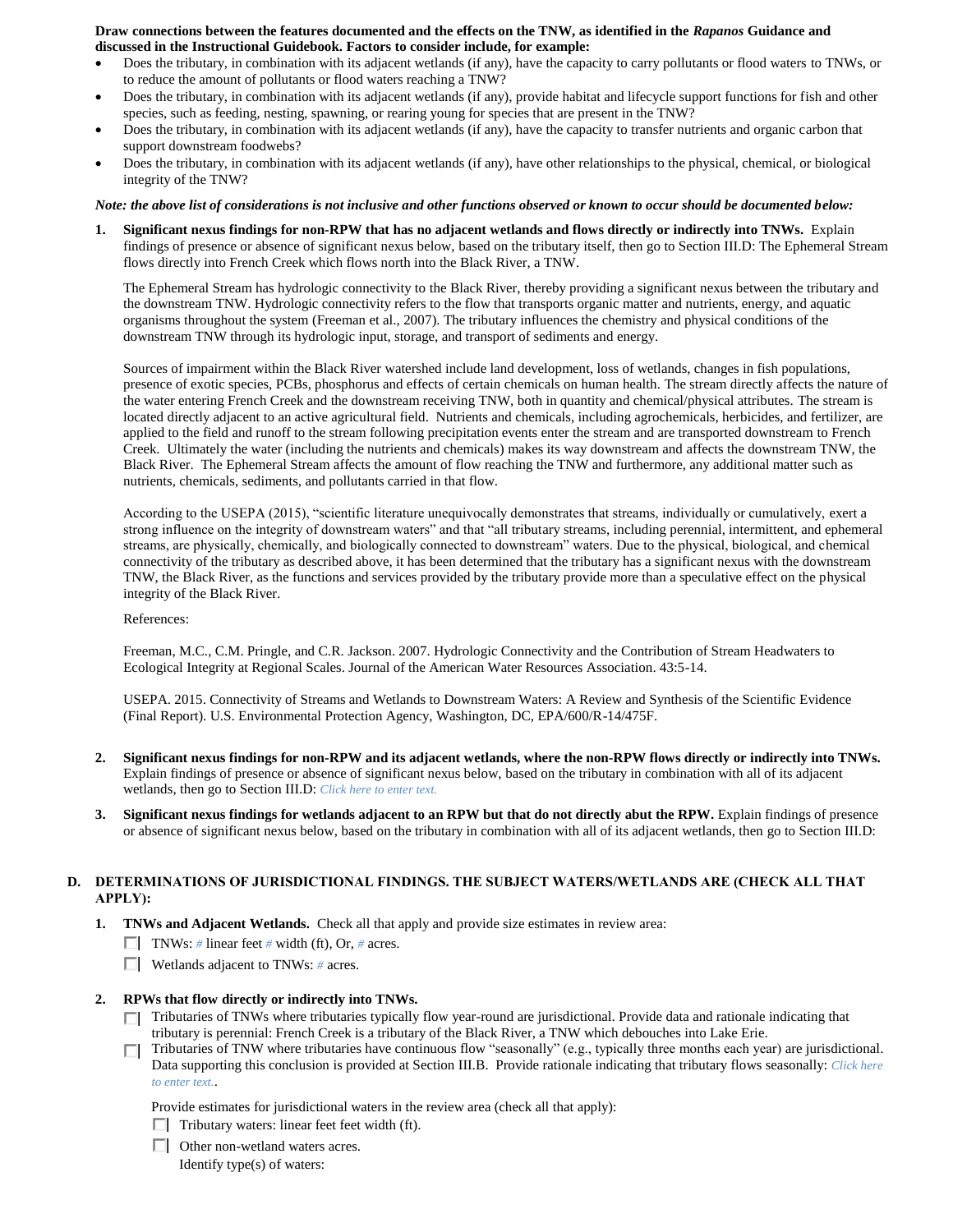## **3. Non-RPWs<sup>8</sup> that flow directly or indirectly into TNWs.**

 $\triangledown$  Waterbody that is not a TNW or an RPW, but flows directly or indirectly into a TNW, and it has a significant nexus with a TNW is jurisdictional. Data supporting this conclusion is provided at Section III.C.

Provide estimates for jurisdictional waters within the review area (check all that apply):

- $\triangledown$  Tributary waters: 50 linear feet 1 width (ft).
- Other non-wetland waters: *#* acres. Identify type(s) of waters: *Click here to enter text.*

## **4. Wetlands directly abutting an RPW that flow directly or indirectly into TNWs.**

- Wetlands directly abut RPW and thus are jurisdictional as adjacent wetlands.
	- Wetlands directly abutting an RPW where tributaries typically flow year-round. Provide data and rationale indicating that tributary is perennial in Section III.D.2, above. Provide rationale indicating that wetland is directly abutting an RPW: *Click here to enter text.*
	- □ Wetlands directly abutting an RPW where tributaries typically flow "seasonally." Provide data indicating that tributary is seasonal in Section III.B and rationale in Section III.D.2, above. Provide rationale indicating that wetland is directly abutting an RPW: *Click here to enter text.*

Provide acreage estimates for jurisdictional wetlands in the review area: *#* acres.

## **5. Wetlands adjacent to but not directly abutting an RPW that flow directly or indirectly into TNWs.**

 $\Box$  Wetlands that do not directly abut an RPW, but when considered in combination with the tributary to which they are adjacent and with similarly situated adjacent wetlands, have a significant nexus with a TNW are jurisidictional. Data supporting this conclusion is provided at Section III.C.

Provide acreage estimates for jurisdictional wetlands in the review area:

## **6. Wetlands adjacent to non-RPWs that flow directly or indirectly into TNWs.**

 $\Box$  Wetlands adjacent to such waters, and have when considered in combination with the tributary to which they are adjacent and with similarly situated adjacent wetlands, have a significant nexus with a TNW are jurisdictional. Data supporting this conclusion is provided at Section III.C.

Provide estimates for jurisdictional wetlands in the review area: *#* acres.

## **7. Impoundments of jurisdictional waters. 9**

As a general rule, the impoundment of a jurisdictional tributary remains jurisdictional.

- Demonstrate that impoundment was created from "waters of the U.S.," or ш
- Г Demonstrate that water meets the criteria for one of the categories presented above (1-6), or
- п Demonstrate that water is isolated with a nexus to commerce (see E below).

### **E. ISOLATED [INTERSTATE OR INTRA-STATE] WATERS, INCLUDING ISOLATED WETLANDS, THE USE, DEGRADATION OR DESTRUCTION OF WHICH COULD AFFECT INTERSTATE COMMERCE, INCLUDING ANY SUCH WATERS (CHECK ALL THAT APPLY):<sup>10</sup>**

 $\Box$  which are or could be used by interstate or foreign travelers for recreational or other purposes.

- $\Box$  from which fish or shellfish are or could be taken and sold in interstate or foreign commerce.
- which are or could be used for industrial purposes by industries in interstate commerce.
- Interstate isolated waters.Explain: *Click here to enter text.*
- Other factors.Explain: *Click here to enter text.*

#### **Identify water body and summarize rationale supporting determination:** *Click here to enter text.*

Provide estimates for jurisdictional waters in the review area (check all that apply):

Tributary waters:  $\#$  linear feet  $\#$  width (ft).

Other non-wetland waters: *#* acres.

Identify type(s) of waters: *Click here to enter text.*

Wetlands: *#* acres.

# **F. NON-JURISDICTIONAL WATERS, INCLUDING WETLANDS (CHECK ALL THAT APPLY):**

If potential wetlands were assessed within the review area, these areas did not meet the criteria in the 1987 Corps of Engineers Wetland Delineation Manual and/or appropriate Regional Supplements.

- Review area included isolated waters with no substantial nexus to interstate (or foreign) commerce.
	- Prior to the Jan 2001 Supreme Court decision in "*SWANCC*," the review area would have been regulated based solely on the П "Migratory Bird Rule" (MBR).
- П Waters do not meet the "Significant Nexus" standard, where such a finding is required for jurisdiction. Explain:
- П Other: (explain, if not covered above): *Click here to enter text.*
- $\overline{a}$ <sup>8</sup>See Footnote # 3.

п

<sup>&</sup>lt;sup>9</sup> To complete the analysis refer to the key in Section III.D.6 of the Instructional Guidebook.

<sup>&</sup>lt;sup>10</sup> Prior to asserting or declining CWA jurisdiction based solely on this category, Corps Districts will elevate the action to Corps and EPA HQ for review consistent with the process described in the Corps/EPA *Memorandum Regarding CWA Act Jurisdiction Following Rapanos.*